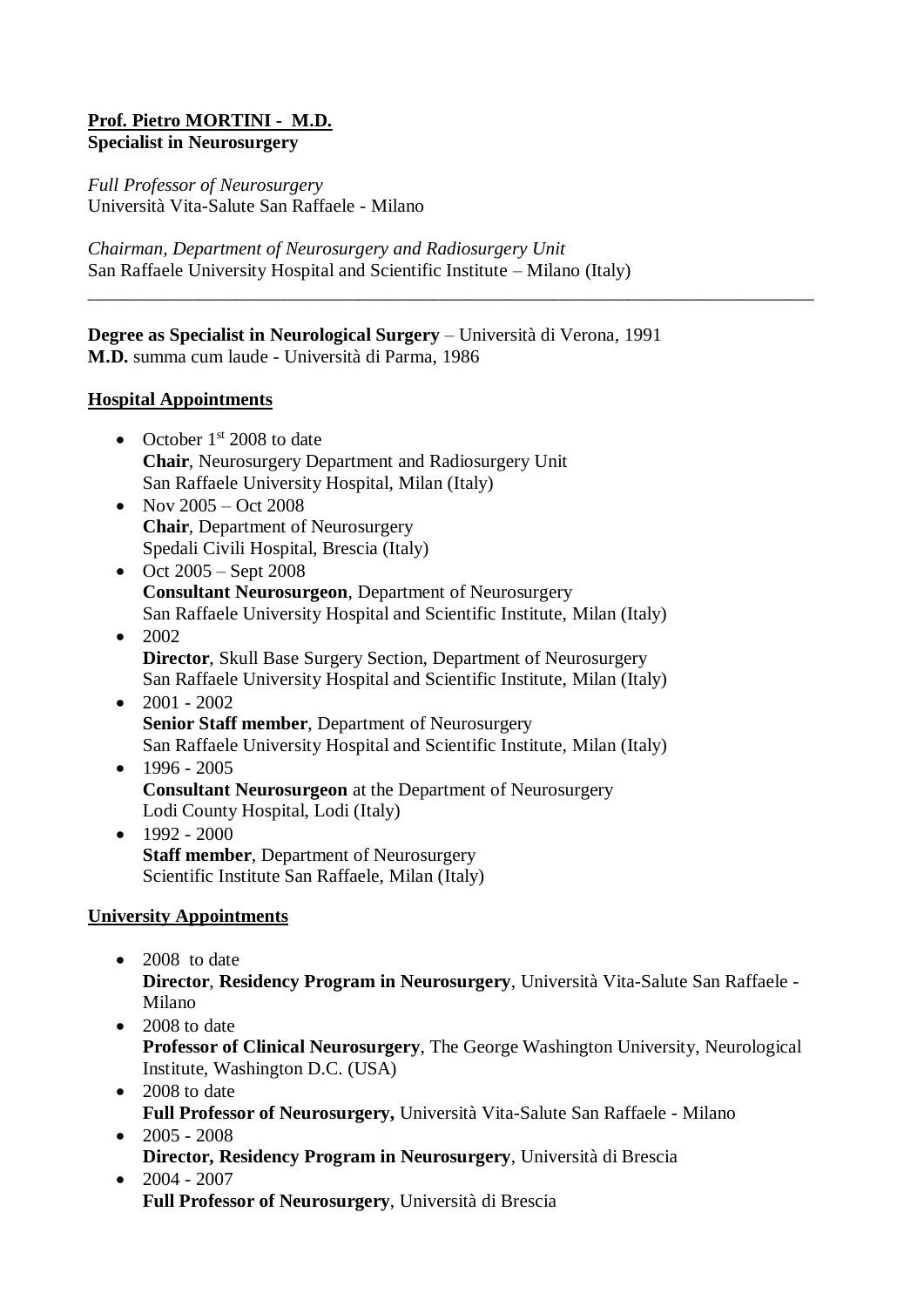- $\bullet$  2004 2005 **Associate Professor of Neurosurgery**, Università di Brescia
- $\bullet$  2004 2005 **Professor of Clinical Neuroanatomy,** Università Vita-Salute San Raffaele - Milano
- September 2004 **Visiting Professor of Neurosurgery, Residency Program,** The George Washington University Neurological Institute, Washington D.C. (USA)
- October 2002 **Visiting Professor of Neurosurgery, Residency Program,** The George Washington University Neurological Institute, Washington D.C. (USA)
- $\bullet$  2000 2002

**Professor of Clinical Neurosurgery,** School of Medicine, Università Vita-Salute San Raffaele - Milano

 $\bullet$  2000 - 2002

**Professor of Surgical Anatomy of the Skull and Brain,** School of Medicine, Università Vita-Salute San Raffaele - Milano

2000 - 2002

**Professor of Clinical Neurosurgery,** Residency Program in Neurosurgery, Università Vita-Salute San Raffaele - Milano

- $-1995 2000$ **Tutor of Clinical Neurosurgery,** Residency Program in Neurosurgery, Università Vita-Salute San Raffaele - Milano
- $-1999 2000$

**Tutor of Neurosurgery at the School of Medicine and Residency Program,** Università di Milano (Policlinic Hospital, San Raffaele Hospital, Sacco Hospital), Università di Milano (Italy) Bicocca (San Gerardo Hospital, Monza)

- $-1994 2000$ **Instructor of Neuroanatomy, Chair of Human Anatomy, University of Milan, Milano**
- $-1992 1996$

**Instructor of Neuroanatomy,** Residency Program in Neurosurgery, Vita-Salute San Raffaele University, - Milano

## **Additional Licensure and Professional Registrations**

 $• 1986$ Italian license to practice medicine and surgery with top marks - University of Parma, Parma (Italy)

 $\bullet$  2014 Full registration and entry on Specialist Register/Specialty Neurosurgery General Medical Council (UK) GMC reference number 7480397

# **Other appointments**

Member of the **Pituitary Tumors Centers of Excellence Committee - PTCOE**

He has published more than 200 papers in refereed journals.